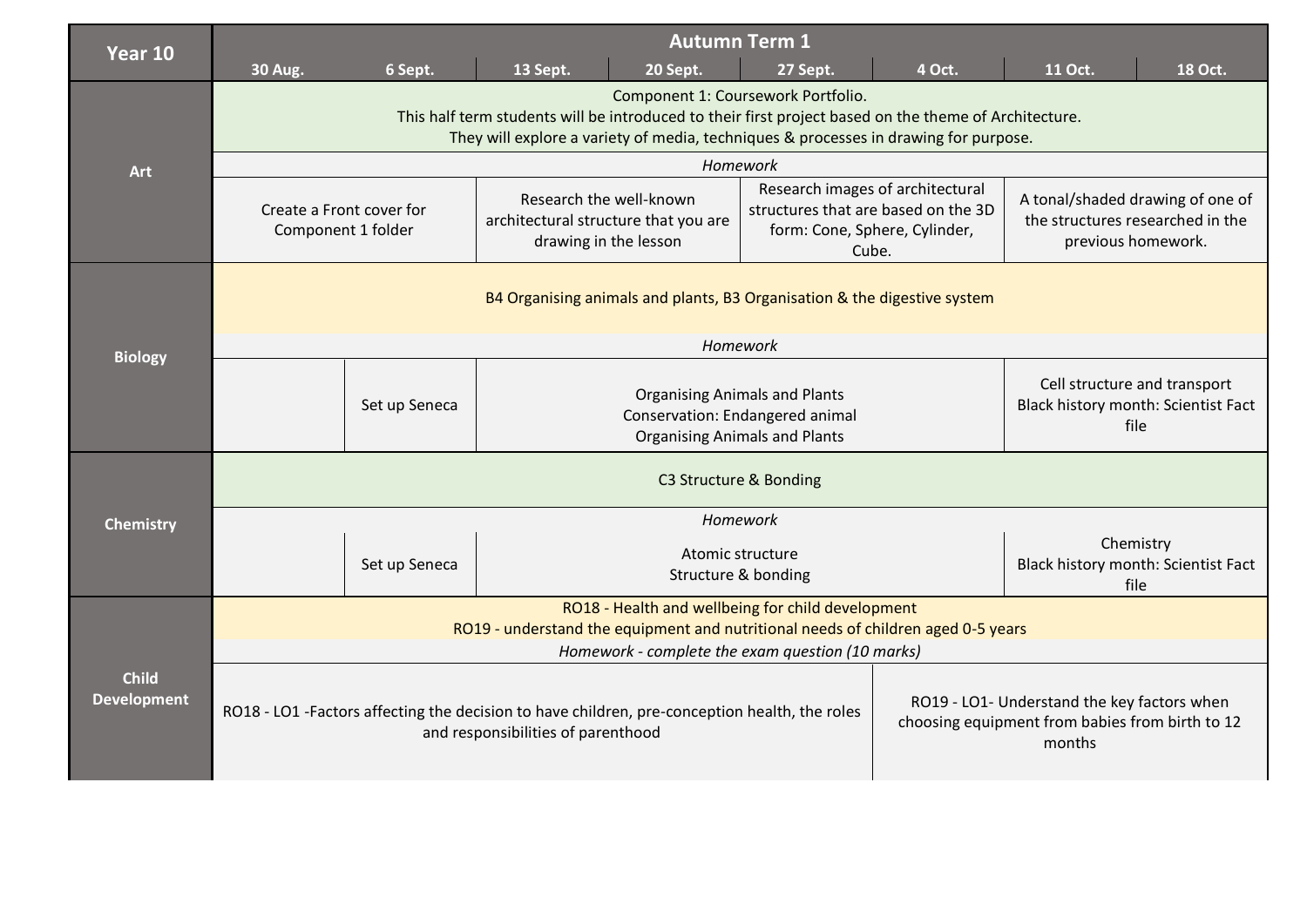| <b>Computer</b><br><b>Science</b> | Unit 1 - Algorithms                                                      |                                                          |                                         |                                                                                    |                                                      |                                                             |                                                                          |  |  |  |
|-----------------------------------|--------------------------------------------------------------------------|----------------------------------------------------------|-----------------------------------------|------------------------------------------------------------------------------------|------------------------------------------------------|-------------------------------------------------------------|--------------------------------------------------------------------------|--|--|--|
|                                   | Homework                                                                 |                                                          |                                         |                                                                                    |                                                      |                                                             |                                                                          |  |  |  |
|                                   |                                                                          |                                                          | Unit 1<br>Homework 1b<br>Assignment     | Python: LTPIP 1:<br>Complete<br>everything up to<br>Example9b -<br>Input statement | Homework 2 Developing<br>algorithms using flowcharts |                                                             | Marked Homework: Unit 1<br>Homework 5 & 6 combined<br>Answers (24 marks) |  |  |  |
|                                   | GCSE Anthology work 1 - A Linha Curva and developing performance skills. |                                                          |                                         |                                                                                    |                                                      |                                                             |                                                                          |  |  |  |
| <b>Dance</b>                      | Homework                                                                 |                                                          |                                         |                                                                                    |                                                      |                                                             |                                                                          |  |  |  |
|                                   | A Linha Curva interview with notes<br>and quiz.                          |                                                          | A Linha Curva - Contact duet analysis.  |                                                                                    |                                                      | 6 mark anthology question (Section C of paper)<br>Assessed. |                                                                          |  |  |  |
|                                   | Introduction of Set Text: 'Noughts + Crosses.'                           |                                                          |                                         |                                                                                    |                                                      |                                                             |                                                                          |  |  |  |
| <b>Drama</b>                      | Homework                                                                 |                                                          |                                         |                                                                                    |                                                      |                                                             |                                                                          |  |  |  |
|                                   | <b>Character Profiles</b>                                                |                                                          | Section A Roles and<br>Responsibilities |                                                                                    | Key Terms Quiz                                       |                                                             | Prepare for Section C                                                    |  |  |  |
|                                   | A CHRISTMAS CAROL                                                        |                                                          |                                         |                                                                                    |                                                      |                                                             |                                                                          |  |  |  |
| <b>English</b>                    | Homework                                                                 |                                                          |                                         |                                                                                    |                                                      |                                                             |                                                                          |  |  |  |
|                                   | <b>KEY ISSUES</b>                                                        |                                                          | THE SNIPER<br>P1Q12                     | <b>JACOB MARLEY</b>                                                                | <b>CHRISTMAS</b><br><b>PAST</b>                      | <b>FEZZIWIG</b>                                             | FRIENDSHIP P1Q5                                                          |  |  |  |
| Food                              | Preparing and<br>storing food<br>safely                                  | <b>Conditions and</b><br>control for<br>bacterial growth | How to ensure<br>food is safe to<br>eat | Practical work: Chicken Milanese with hasselback potatoes, fruit pies              |                                                      |                                                             |                                                                          |  |  |  |
|                                   | Homework - Exam questions based on food hygiene and storage              |                                                          |                                         |                                                                                    |                                                      |                                                             |                                                                          |  |  |  |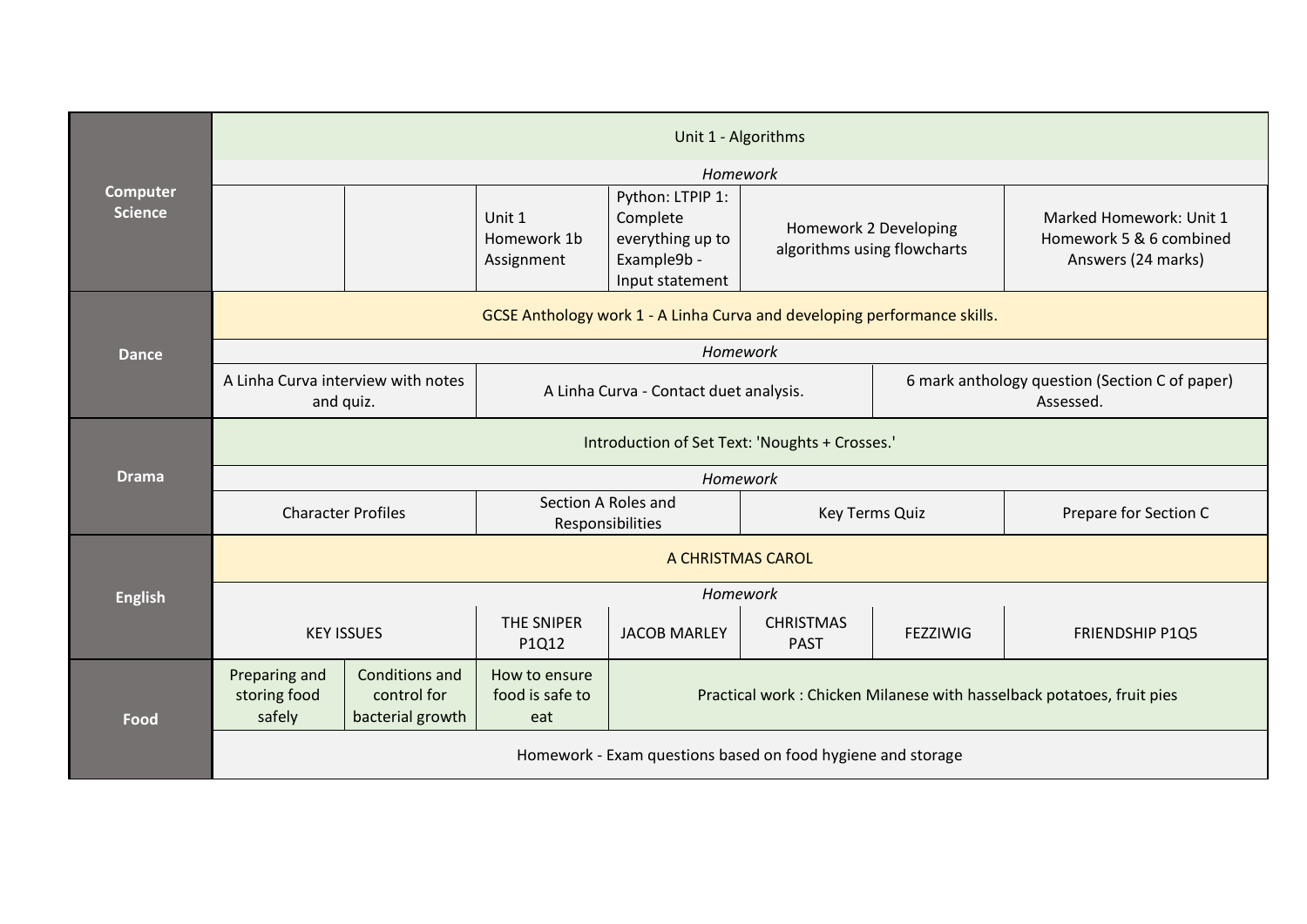| <b>French</b>   | Students will learn to talk about their relationship with their family and friends.<br>They will learn to say who they get on well with and why, and who they argue with and why.     |                                     |                                                           |                                                                          |                                                                               |                                      |                                         |                                            |  |  |  |
|-----------------|---------------------------------------------------------------------------------------------------------------------------------------------------------------------------------------|-------------------------------------|-----------------------------------------------------------|--------------------------------------------------------------------------|-------------------------------------------------------------------------------|--------------------------------------|-----------------------------------------|--------------------------------------------|--|--|--|
|                 | Homework                                                                                                                                                                              |                                     |                                                           |                                                                          |                                                                               |                                      |                                         |                                            |  |  |  |
|                 | Vocabulary learning: quizlet and<br>grammar worksheet                                                                                                                                 |                                     | To answer questions about you,<br>your family and friends |                                                                          | Grammar sheet/quiz                                                            |                                      | Reading/Iistening tasks                 |                                            |  |  |  |
| Geography       | Urban Issues and Challenges unit                                                                                                                                                      |                                     |                                                           |                                                                          |                                                                               |                                      |                                         |                                            |  |  |  |
|                 |                                                                                                                                                                                       |                                     |                                                           |                                                                          | Homework                                                                      |                                      |                                         |                                            |  |  |  |
|                 | Rio poster                                                                                                                                                                            |                                     | Living world retrieval practice                           |                                                                          | Show my homework quiz                                                         |                                      | Revision for assessment                 |                                            |  |  |  |
|                 | Creative drawing in Design. Students will be developing a series of illustration of characters from a story, inspired by a range of artists using a wide<br>range of graphical media. |                                     |                                                           |                                                                          |                                                                               |                                      |                                         |                                            |  |  |  |
|                 | Homework                                                                                                                                                                              |                                     |                                                           |                                                                          |                                                                               |                                      |                                         |                                            |  |  |  |
| <b>Graphics</b> | Watch and<br>subscribe to a<br>range of<br>YouTube artists                                                                                                                            | Create a college of facial features |                                                           | Practice drawing facial features.<br>Watch YouTube tutorials             |                                                                               | Practice drawing faces using a grid. |                                         | Research 4<br>illustrators from<br>a list. |  |  |  |
|                 | The Cold War                                                                                                                                                                          |                                     |                                                           |                                                                          |                                                                               |                                      |                                         |                                            |  |  |  |
|                 | Homework                                                                                                                                                                              |                                     |                                                           |                                                                          |                                                                               |                                      |                                         |                                            |  |  |  |
| <b>History</b>  | Create a timeline for the Cold War                                                                                                                                                    |                                     |                                                           | Expansionism VS Containment:<br>who was responsible for the Cold<br>War? | Homework Assessment: Rewrite an<br>exam question on the importance<br>of NATO |                                      | Review of Berlin within the Cold<br>War |                                            |  |  |  |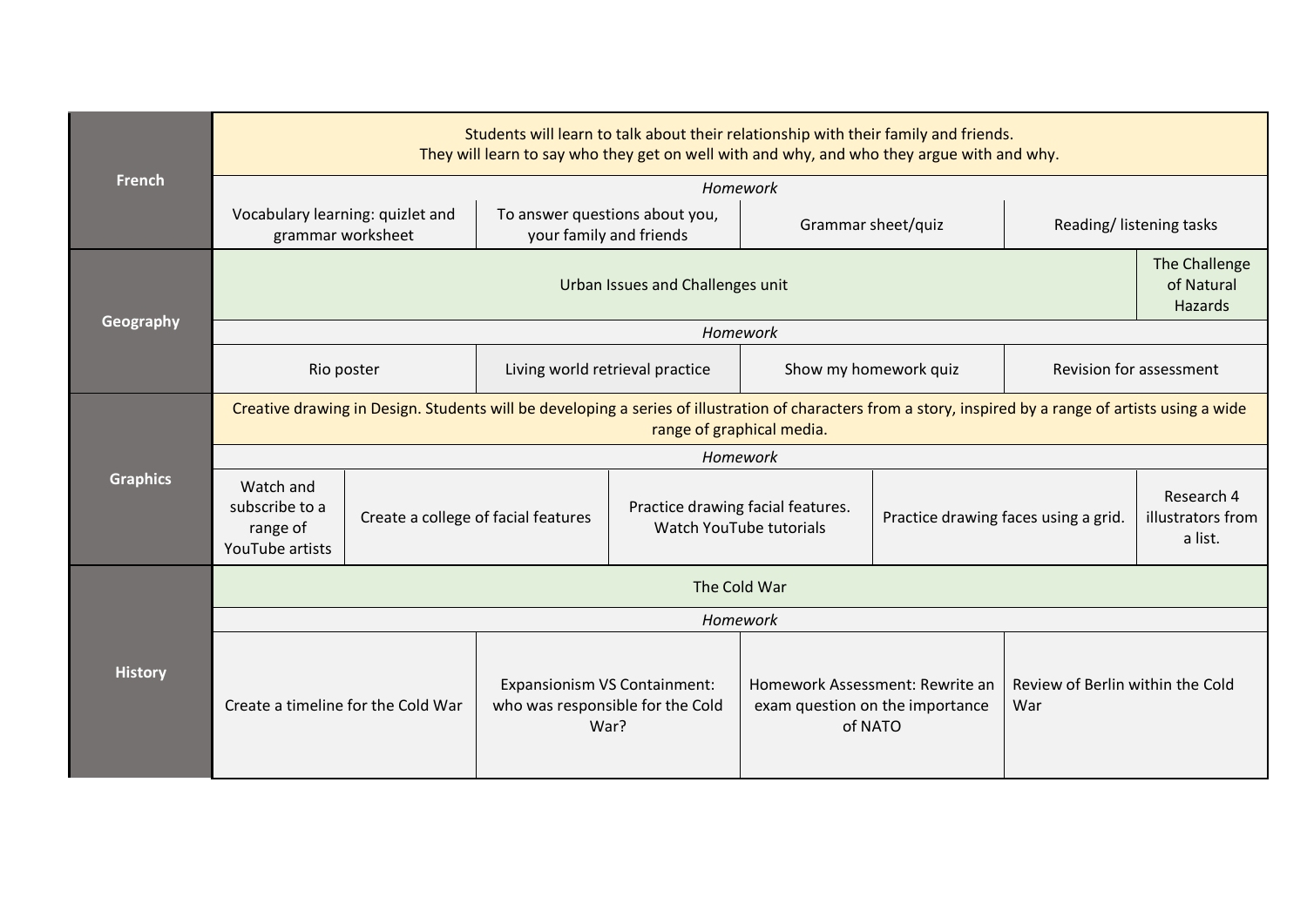|                                   | Component 1, Learning Aim A:<br>Exploring User Interface Design Principles and Project Planning Techniques                                                                                                                                                       |                                                                                  |                                                               |                                                                                                                                                                                                                     |                                                           |                                                  |                                                    |  |  |  |  |
|-----------------------------------|------------------------------------------------------------------------------------------------------------------------------------------------------------------------------------------------------------------------------------------------------------------|----------------------------------------------------------------------------------|---------------------------------------------------------------|---------------------------------------------------------------------------------------------------------------------------------------------------------------------------------------------------------------------|-----------------------------------------------------------|--------------------------------------------------|----------------------------------------------------|--|--|--|--|
|                                   |                                                                                                                                                                                                                                                                  |                                                                                  | Homework: Learning Aim A - Practice assessment                |                                                                                                                                                                                                                     |                                                           |                                                  |                                                    |  |  |  |  |
| <b>BTEC DIT</b>                   | Logging on to<br>Introduction to<br>WUS and<br>User Interfaces<br>accessing Teams                                                                                                                                                                                | <b>Complex Types</b><br>of Interfaces;<br>Hardware and<br>Software<br>Influences | User<br>Accessibility<br>Needs; Skills &<br>demographics      | Design<br>Principles:<br><b>Visual Elements;</b><br><b>Text Elements</b><br>and Layout                                                                                                                              | Design<br>Principles: User<br>Perception and<br>Attention | Sway - an<br><b>Intuitive User</b><br>Interface? | Designing an<br><b>Efficient User</b><br>Interface |  |  |  |  |
|                                   |                                                                                                                                                                                                                                                                  | Geometry 4                                                                       |                                                               | Algebra 4                                                                                                                                                                                                           |                                                           |                                                  |                                                    |  |  |  |  |
| <b>Maths Higher</b>               |                                                                                                                                                                                                                                                                  |                                                                                  | Homework                                                      |                                                                                                                                                                                                                     |                                                           |                                                  |                                                    |  |  |  |  |
|                                   | Geometry 4                                                                                                                                                                                                                                                       | Algebra 4                                                                        |                                                               |                                                                                                                                                                                                                     |                                                           |                                                  |                                                    |  |  |  |  |
|                                   | Number 3                                                                                                                                                                                                                                                         | Probability 2                                                                    |                                                               |                                                                                                                                                                                                                     |                                                           |                                                  |                                                    |  |  |  |  |
| <b>Maths</b><br><b>Foundation</b> | Homework                                                                                                                                                                                                                                                         |                                                                                  |                                                               |                                                                                                                                                                                                                     |                                                           |                                                  |                                                    |  |  |  |  |
|                                   |                                                                                                                                                                                                                                                                  | Number 3                                                                         |                                                               |                                                                                                                                                                                                                     |                                                           | Probability 2                                    |                                                    |  |  |  |  |
|                                   | <b>COMPONENT 1 - Exploring Media Products - Learning Aim A</b><br>Students will study a range of past and present media products, such as podcasts, magazines and mobile apps. Students will examine how media<br>products engage audiences for a given purpose. |                                                                                  |                                                               |                                                                                                                                                                                                                     |                                                           |                                                  |                                                    |  |  |  |  |
|                                   | Homework                                                                                                                                                                                                                                                         |                                                                                  |                                                               |                                                                                                                                                                                                                     |                                                           |                                                  |                                                    |  |  |  |  |
| <b>Media Studies</b>              | Complete a Media diary of the<br>media texts you regularly consume.                                                                                                                                                                                              | deconstruct the target audience,<br>this decision.                               | Pick three media texts and<br>explaining how you have come to | Prepare your group presentation<br>Pick three media texts and state<br>for the analysis of three media<br>the purpose of each text. Including<br>products.<br>the producer's purpose and the<br>audience's purpose. |                                                           |                                                  |                                                    |  |  |  |  |
|                                   | <b>Conventions of Pop</b>                                                                                                                                                                                                                                        |                                                                                  |                                                               |                                                                                                                                                                                                                     |                                                           |                                                  |                                                    |  |  |  |  |
| <b>Music</b>                      | Homework                                                                                                                                                                                                                                                         |                                                                                  |                                                               |                                                                                                                                                                                                                     |                                                           |                                                  |                                                    |  |  |  |  |
|                                   | Four exam style questions on Rock n Roll and Rock Anthems.                                                                                                                                                                                                       |                                                                                  |                                                               |                                                                                                                                                                                                                     |                                                           |                                                  |                                                    |  |  |  |  |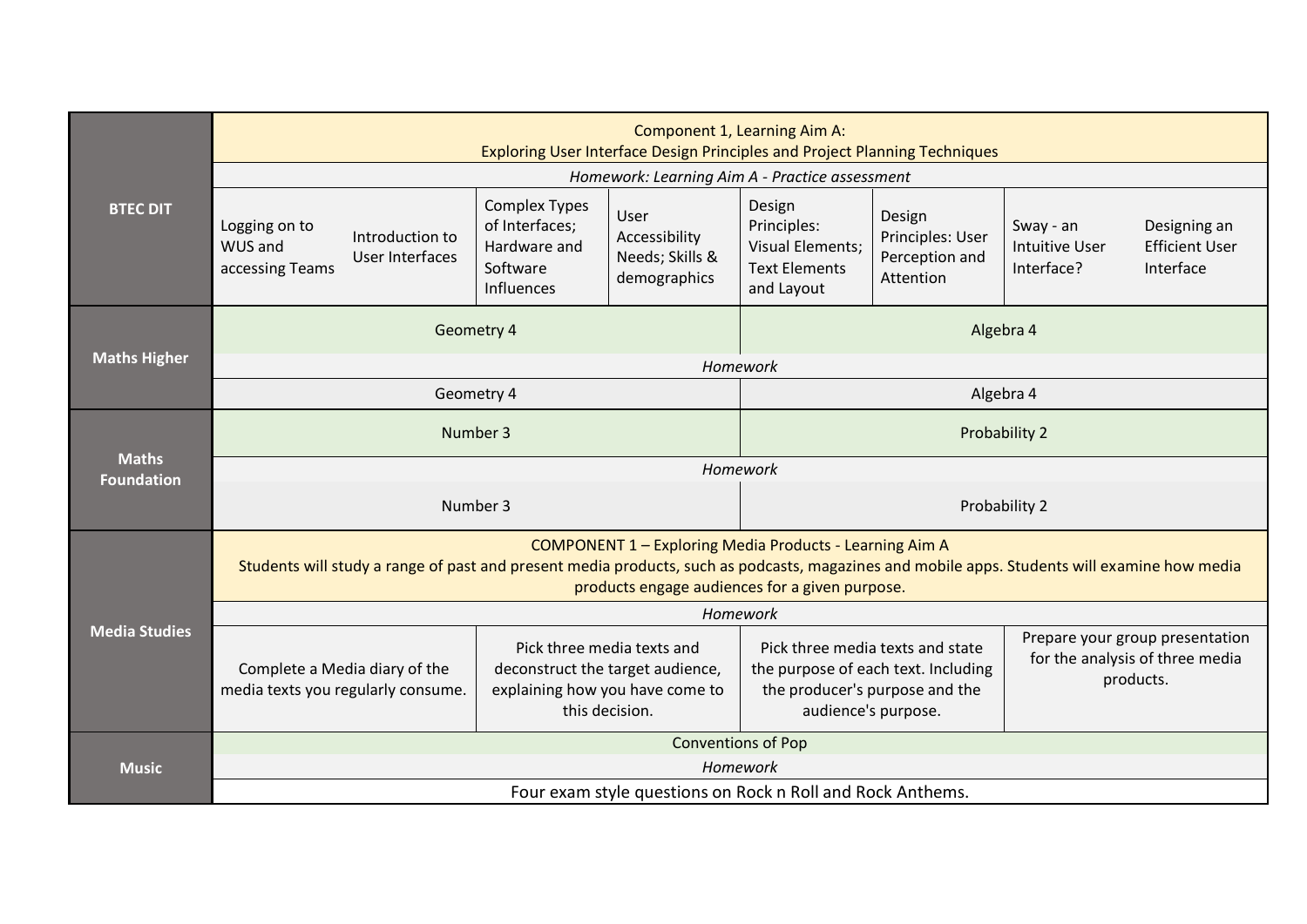| <b>PE</b>              | <b>Induction &amp; Fitness Test</b>                                       |                                   | Rugby, Basketball, Netball, Badminton       |                                                                 |                                                    |                                                |                                                           |            |  |  |
|------------------------|---------------------------------------------------------------------------|-----------------------------------|---------------------------------------------|-----------------------------------------------------------------|----------------------------------------------------|------------------------------------------------|-----------------------------------------------------------|------------|--|--|
| <b>Physics</b>         | P1 Conservation and dissipation of energy & P2 Energy Transfer by Heating |                                   |                                             |                                                                 |                                                    |                                                |                                                           |            |  |  |
|                        | Homework                                                                  |                                   |                                             |                                                                 |                                                    |                                                |                                                           |            |  |  |
|                        |                                                                           | Set up Seneca                     |                                             | <b>Energy resources</b><br>Conservation & dissipation of energy |                                                    |                                                | Physics 3.1<br>Black history month: Scientist<br>Factfile |            |  |  |
|                        |                                                                           |                                   |                                             | <b>Materials in Product design</b>                              |                                                    |                                                |                                                           |            |  |  |
| <b>Product Design</b>  | Homework                                                                  |                                   |                                             |                                                                 |                                                    |                                                |                                                           |            |  |  |
|                        | Papers and boards quiz                                                    |                                   | Material and their properties task<br>sheet |                                                                 | Metals and Alloys task sheet                       |                                                | Polymers task sheet                                       |            |  |  |
|                        | <b>Health and Wellbeing</b>                                               |                                   |                                             |                                                                 |                                                    |                                                |                                                           |            |  |  |
| <b>PSHE</b>            | <b>Welcome Back</b>                                                       | Self and dealing<br>with feedback | Anxiety                                     | Emotional<br>wellbeing                                          | Unhealthy<br>coping<br>strategies and<br>self harm | <b>Keeping healthy</b><br>and sense of<br>self | Add ons and<br>substance abuse                            | Depression |  |  |
| <b>RE Core</b>         |                                                                           | <b>Religion and life</b>          |                                             |                                                                 |                                                    |                                                |                                                           |            |  |  |
| <b>RE / Philosophy</b> | <b>Christianity Beliefs and teachings</b>                                 |                                   |                                             |                                                                 |                                                    |                                                |                                                           |            |  |  |
|                        |                                                                           |                                   |                                             | Homework                                                        |                                                    |                                                |                                                           |            |  |  |
|                        | Oak National Acadmey revision on<br>the Nature of God                     |                                   | Knowledge recall quiz                       |                                                                 | 5 mark exam question on Salvation                  |                                                | 4 mark exam question on Worship                           |            |  |  |